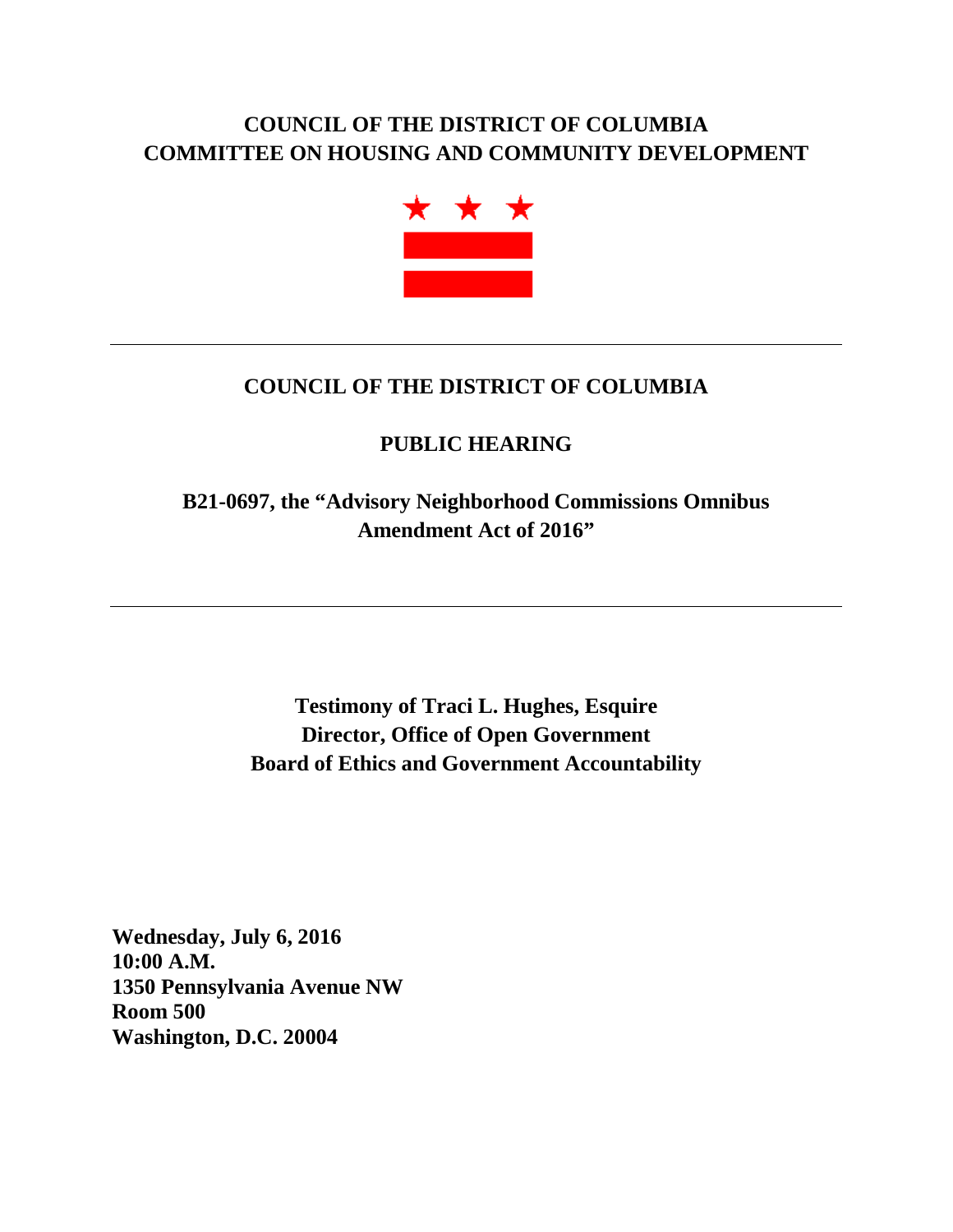Good morning, Chairperson Bonds. My name is Traci Hughes, and I am the director of the Office of Open Government (OOG), an independent office under the Board of Ethics and Government Accountability (BEGA). I am pleased to be here today to testify about Bill 21- 0697, the *"Advisory Neighborhood Commissions Omnibus Amendment Act of 2016*."

It is the mission of the OOG to ensure that government operations at every level are transparent, open to the public and promote civic engagement. Specifically, my office is charged with the oversight of all public bodies to ensure compliance with the Open Meetings Act. Additionally, the OOG ensures agency, and public official compliance with the Freedom of Information Act (FOIA). As the OOG director, I serve as the chief FOIA officer for the District and provide advisory opinions on compliance with the Act. I also make policy recommendations to the Executive, and advise the Council on legislation and rulemakings affecting government transparency.

The purpose of my testimony today is two-fold: (1) to address the proposed amendment in Bill 21-0697 that would exclude Advisory Neighborhood Commissions (ANCs) from the definition of agency in the District of Columbia Administrative Procedure Act; and (2) to publically offer a tool to ANCs which would increase access to ANC meeting records, reducing the burden placed on ANCs in processing requests for records.

#### *Removal of ANCs as an Agency*

Without question, the role of the ANC is important and far-reaching. Each ANC is duly elected by the public to advise the Council of the District of Columbia, the Mayor, and all agencies, boards and commissions, on matters of government policy ranging from social services, to planning and development, to education and the District's budget.<sup>[1](#page-1-0)</sup> Each ANC is to hear from their constituents with the goal of fully informing our government. ANCs are to be the voice of our communities and neighborhoods, and must have their ear to the ground on matters that are impacting the lives and livelihoods of District residents. In fact, the statutory positioning of

<span id="page-1-0"></span> $1$  D.C. Official Code § 1-309.10(a) (2016).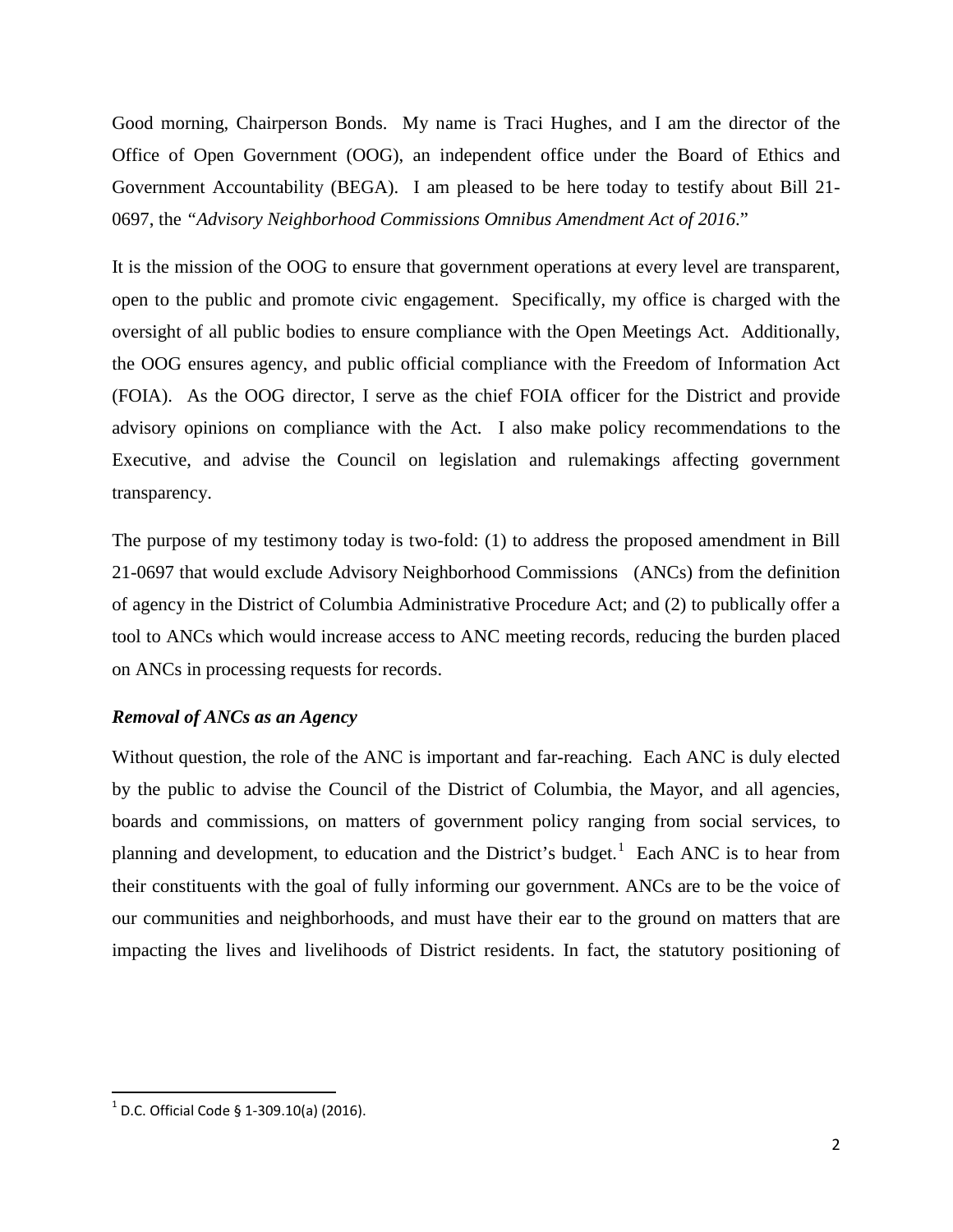ANCs is such that the law requires that the recommendations of an ANC be given great weight during the deliberations by a governmental agency.<sup>[2](#page-2-0)</sup>

The responsibility of ANCs are of such import, that the Council required in its passage of D.C. Official Code § 1-309.11 that all ANC meetings be noticed and open to the public. And that all official votes, and full transcriptions of meetings be public.<sup>[3](#page-2-1)</sup> This is entirely consistent with the very foundation of local FOIA and the public policy of the District of Columbia that all persons are entitled to full and complete information regarding the affairs of government and the official acts of those who represent them.<sup>[4](#page-2-2)</sup>

It is the position of the OOG that the proposed amendments skirts the long-standing requirement of all public officials that they be transparent, and make government records available under FOIA. Although it may be frustrating for ANCs to comply with FOIA, each are statutorily bound to maintain and make public all records generated in the course of their duties as elected officials. The law is unwavering on this point, as D.C. Official Code § 2-502(1) (3) and (18A) encompass ANCs as a public body, and therefore an agency, required to abide by the laws of the District of Columbia. Frustration with compliance with FOIA should not be a barometer by which the Council begins to pick and choose who may comply with the law, and who may not. Should the proposed amendment move forward, the Committee risks sending all agencies down a slippery slope of compliance with the District's open records laws, and will be completely antithetical to the public's right to know.

This right is not a novel one, and is well endorsed and supported by the Courts and the Council itself. Prior to the Council's passage of D.C. Law 13-283, the "Freedom of Information Amendment Act of 2000", the District FOIA law only extended coverage at that time to the Mayor and agencies. However, this legislative body following a then nationwide trend, and to codify its longstanding practice of abiding by FOIA, although not statutory bound to do so, unanimously voted to extend FOIA's coverage to include the Council of the District of Columbia. In extending coverage of FOIA to itself, the Council spoke loudly and favorably for

<span id="page-2-0"></span> <sup>2</sup> *Dupont Circle Citizens Assn'n v. District of Columbia Alcoholic Bev. Control Bd.*, 766 A.2d 59, 2001 D.C. App. LEXIS 18.

<span id="page-2-1"></span> $3$  D.C. Official Code § 1-309.11(g) requires all final decisions, including concurring and dissenting opinions; name and salary information of ANCs and employees; expenditures; minutes; and reports to the District of Columbia Auditor be made public.

<span id="page-2-2"></span><sup>4</sup> D.C. Official Code § 2-531, *et. seq.* (2016).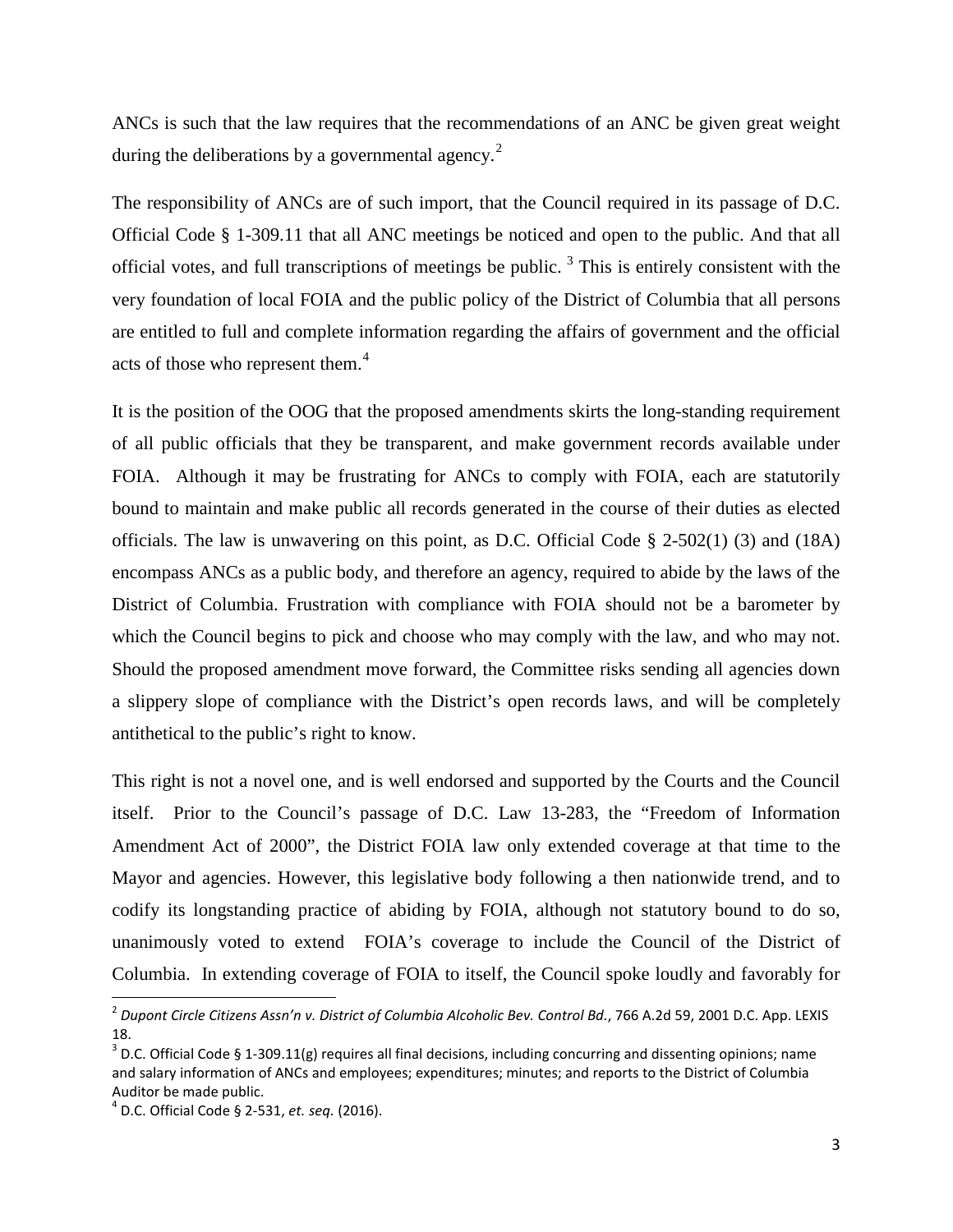greater government transparency and stated on the record, "[N]evertheless, it is only fair for the Council to abide by the same rules as the executive branch with respect to public access to information."

#### *Public Tool to Improve Access to ANC Records*

Rather than this knee-jerk reaction to ANC frustrations on abiding with District FOIA, the OOG can offer an easy and sustainable tool to all ANCs: a central repository of meeting dates, minutes, audio files, video files and any administrative materials relative to a particular meeting date. The portal would also include ANC contact information, including their government issued email addresses.

Since late 2013, the OOG has provided as a courtesy to the public and the government the only central repository of boards and commissions meeting dates, and corresponding records. The calendar, found at www.open-dc.gov under the Boards and Commissions Meeting [tab,](http://www.open-dc.gov/public-bodies/meetings) is maintained entirely by the OOG, and offers direct access to administrative points of contact for each board and commission to directly upload from wherever they sit all meetings records. Use of the calendar by administrative staff does not require any technical expertise other the ability to upload files. The calendar is entirely supported by OOG, and is designed to eliminate bottlenecks in publishing content. Its use is elementary, and does not require ANCs to be technologically savvy.

While the OOG notes that there is an Advisory Neighborhood Commissions calendar that the ANC office maintains via the Office of the Chief Technology Officer, it does not offer a userfriendly platform or the ability to directly attach meeting records to the site, as does the OOG boards and commissions calendar.

The central calendar is a tool that the Mayor's Office encourages all public bodies to utilize, and it has been well-received by the public because it is a one-stop-shop for boards and commissions information and records.

I am certain the same will prove true for ANCs should this Committee support the development of the central calendar. The OOG can easily duplicate and modify the portal for use by ANCs, and will provide an immediate means of compliance with D.C. Official Code § 1-309, thereby